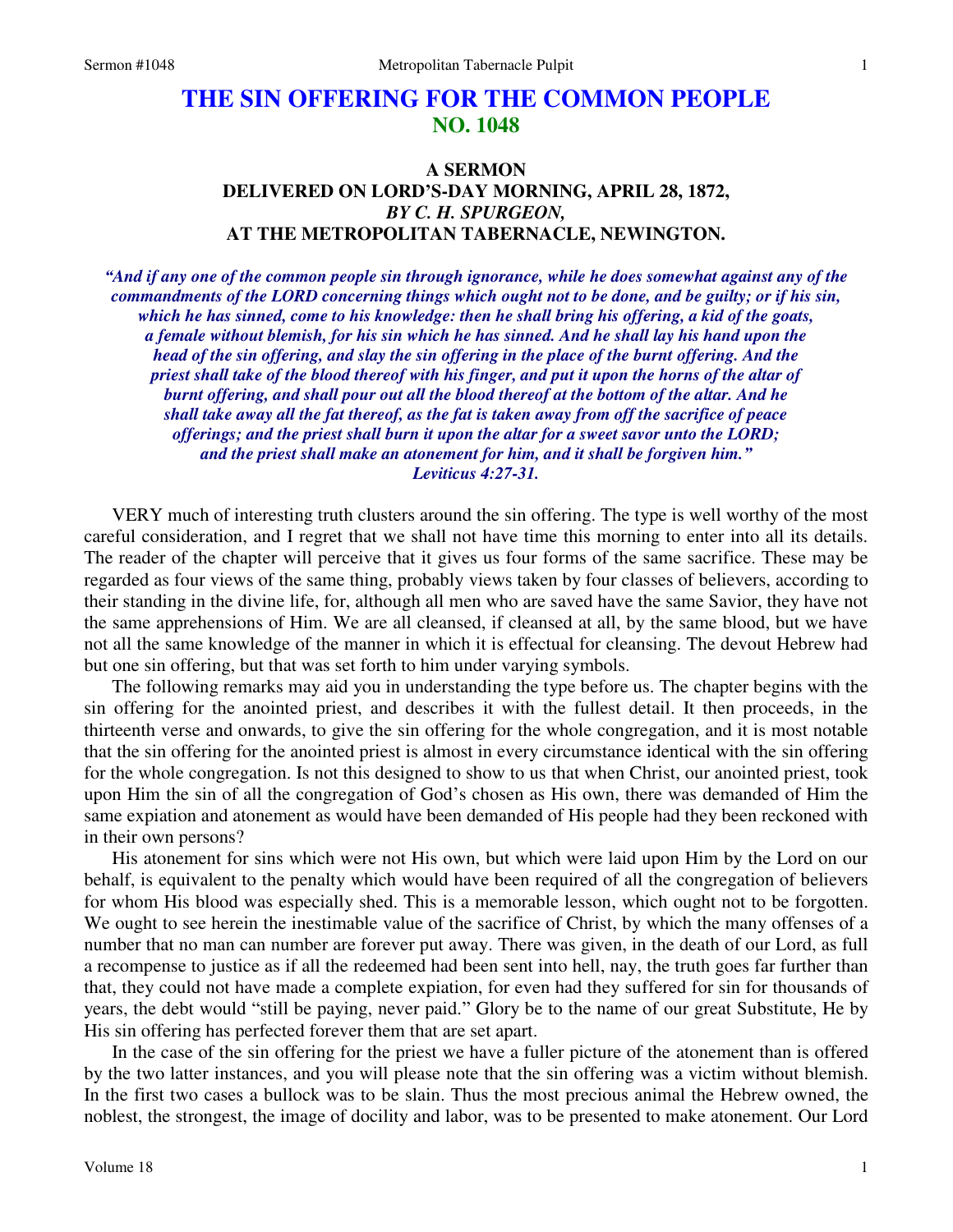Jesus Christ is like the firstling of the bullock, the most precious thing in heaven, strong for service, docile in obedience, one who was willing and able to labor for our sakes, and He was brought as a perfect victim, without spot or blemish, to suffer in our stead. The priest slew the bullock, and its blood was poured forth, for without shedding of blood there is no remission. The vital point of the atonement of Christ lies in His death. However much His life may have contributed to it, and we are not among those who, in the matter of salvation, separate His life from His death by a hard and fast line, yet the great point of the putting away of human guilt was the Lord's obedience unto death, even the death of the cross. The victim was slain, and so the atonement was made.

Returning to the passage before us, we find that the blood of this victim was taken into the holy place, which was immediately outside the sacred veil of the sanctuary, and there the priest dipped his finger in the blood, and sprinkled of the blood seven times before the Lord, before the veil of the sanctuary. So in making atonement for sin there is a perfect exhibition of the blood of Jesus before the Lord. That life has been given for life is openly proved where alone the proof is available. Before the offended Lord, the vicarious death is thoroughly exhibited, for was it not written of old in the book of Exodus, "When I see the blood I will pass over you"? Our sight of the blood Christ gives us peace, but it does not make the satisfaction, it is God's sight of the blood which makes the atonement, and therefore, seven times before the veil was this blood exhibited before the Lord, that a perfect atonement might be made.

The next thing the priest did was to go up to the golden altar of incense, which stood hard by the veil, and put some of the blood upon each one of the horns, indicating that it is the blood of the atonement which gives power (for that is the meaning of the horns) to intercession. The sweet perfume of the altar of incense stands for the prayers and praises of the saints, and especially for the intercession of Christ Jesus, and because the blood is there, Christ's intercession is heard, and therefore, our prayers and praises come up with acceptance before the Lord.

Then the priest removed to the brazen altar of burnt sacrifice, and all the blood which remained he poured out at the bottom of the altar of the burnt offering which stood at the door of the tabernacle of the congregation. Full bowls of blood encrimsoned the base of the altar. Blood was seen on every side, on the veil, on the golden altar, and now upon the altar of brass. Within and without the holy place but one voice was heard, the voice of the blood of atonement crying to God for peace. The whole tabernacle must have been almost at all times so smeared with blood as to have been far from pleasant to the eye, and this was intended to teach Israel that God's anger against sin is terrible, and that the dishonored law will be satisfied with nothing less than the giving of life for life, if sinners are to be saved.

The altar of burnt offerings was the altar of acceptance, it was the place where those sacrifices were presented in which there was no mention of sin, but which were brought as thanksgivings to God. Therefore, as much as to teach us that the very ground and foundation of the acceptance of the Christian, and his offering, lies in the precious blood of Jesus, full bowls of blood were poured upon the base of the altar. See what wonders the precious blood of Jesus Christ can do, it is the strength of intercession and the foundation of acceptance.

From the bullock which had been slain certain choice pieces were taken, and especially the inward fat, and these were laid upon the altar and consumed, to show us that even while the Lord Jesus was a sin offering He was still accepted of God, and though His Father forsook Him so that He cried out, "Why have you forsaken me?" He was still a sweet savor unto the Lord in the obedience which He rendered.

But, the most significant part of the whole sacrifice remains to be described, and you will notice that it is only described in the first two forms of the sin offering. The priest was not allowed to burn the bullock itself upon the altar, but he was commanded to take up the whole carcass, its skin, flesh, head, and everything, and carry the whole without the camp. It was a sin offering, and therefore it was loathsome in God's sight, and the priest went right away from the door of the tabernacle, past all the tents of the children of Israel, bearing this ghastly burden upon him, went, I say, right away, till he came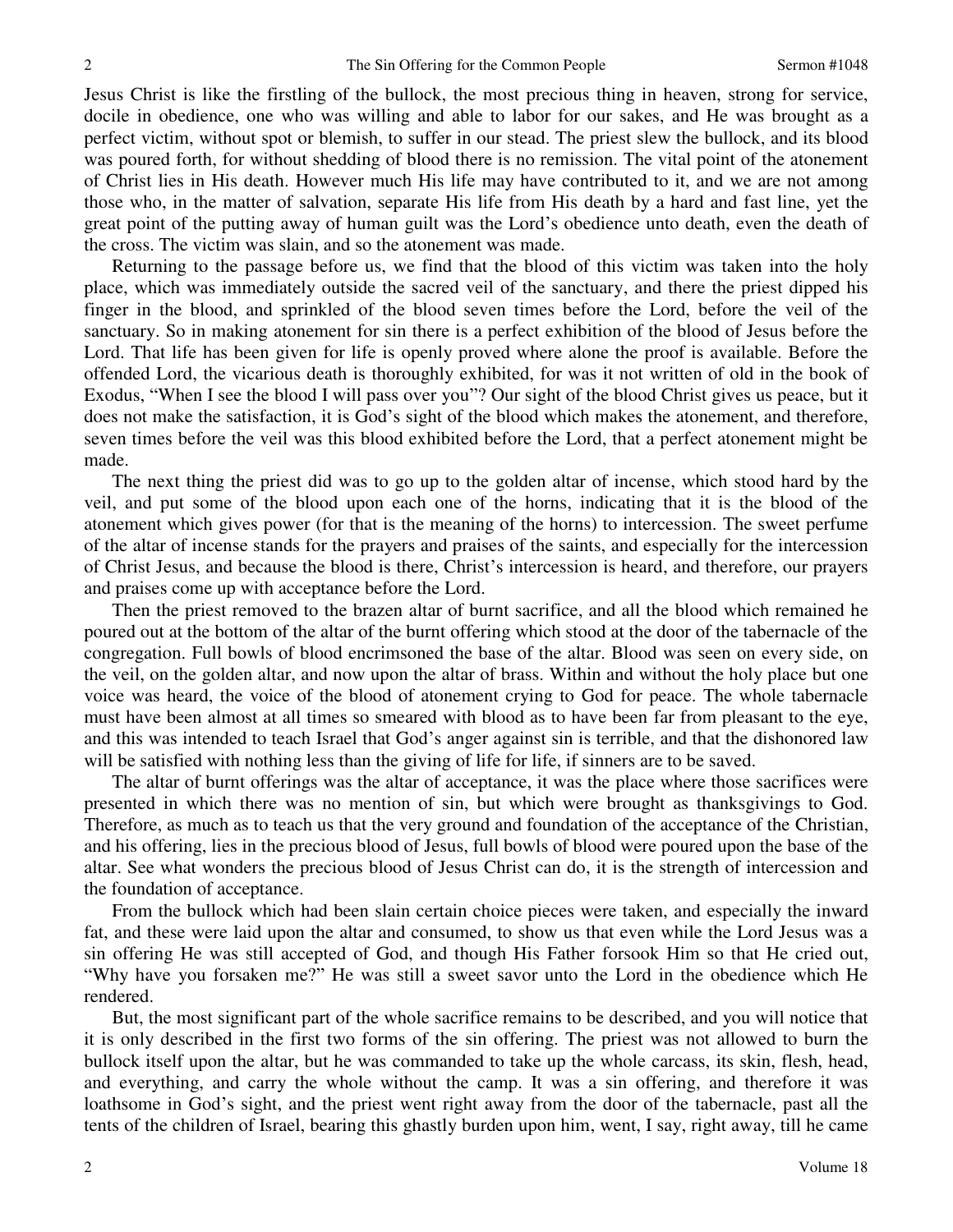to the place where the ashes of the camp were poured out, and there, not upon an altar, but on wood which had been prepared upon the bare ground, every single particle of the bullock was burned with fire. The distance the bullock was carried from camp is said to have been four miles. The teaching of which is just this, that when the Lord Jesus Christ took the sins of His people upon Himself, He could not, as a substitute, dwell any longer in the place of the divine favor, but had to be put into the place of separation, and made to cry, "Eloi, Eloi, lama sabachthani?" Paul in his epistle to the Hebrews puts the matter clearly, "For the bodies of those beasts, whose blood is brought into the sanctuary by the high priest for sin, are burned without the camp. Wherefore Jesus also, that he might sanctify the people with his own blood, suffered without the gate."

Outside Jerusalem our Lord was led to the common place of doom for malefactors, for it is written (and oh, the power of those words, I dare not have uttered them if they had not been inspired), "He was made a curse for us, for it is written, cursed is every one that hangs on a tree." The blessed Son of God was made a curse for us and put to an accursed death, by being gibbeted upon the cross and all because sin anywhere is hateful to God, and He must treat it with indignation. The fire of divine justice fell upon our blessed sin offering until He was utterly consumed with anguish, and He said, "It is finished," and gave up the ghost.

Now this is the only way of putting away sin, it is laid upon another, that other is made to suffer as if the sin belonged to him, and then, since sin cannot be in two places at once, and cannot be laid upon another and rest upon the offerer too, the offerer becomes clear from all sin, he is pardoned and he is accepted because his substitute has been slain without the camp instead of him. I have thus introduced to you the first two forms of the sin offering. It seemed necessary to begin there.

The third form of the sin offering was for a ruler, a person of considerable standing in the camp. There is nothing very remarkable about that third form which need now detain us, we therefore, come to the subject in hand. The sin offering for a common person.

**I.** And here, we will begin our discourse upon the text itself by speaking of THE PERSON, *a common person.*

It gives me unspeakable joy to read these words, "If any one of the common people sin," for which one of the common people does not sin? The text reminds me that *if a common person sins his sins will ruin him*, he may not be able to do as much mischief by his sin as the ruler or a public officer, but his sin has all the essence of evil in it, and God will reckon with him for it. No matter how obscurely you may live, however poor and unlettered you may be, your sin will ruin you, if not pardoned and put away.

If one of the common people sins through ignorance, his sin is a damning sin, he must have it put away, or it will put him away forever from the face of God. *A common person's sin can only be removed by an atonement of blood.* In this case you see the victim was not a bullock, it was a female of the goats or of the sheep, but still it had to be an offering of blood, for without shedding of blood there is no remission. However commonplace your offenses may have been, however insignificant you may be yourself, nothing will cleanse you but the blood of Jesus Christ. That verse is quite correct—

> *"Could my zeal no respite know, Could my tears for ever flow, All for sin could not atone: Christ must save, and Christ alone."*

 It is true the sins of great men cover a larger space, but yet there must be a bloody sacrifice for the smallest offenses. For the sins of a housewife or of a servant, of a peasant, or of a crossing-sweeper, there must be the same sacrifice as for the sins of the greatest and most influential. No other atonement will suffice, the sins of the common people will destroy them unless the blood of Jesus Christ shall cleanse them. But here is the point of joy, that *for the common people there was an atonement ordained of God.* Glory be to God I may be unknown to men, but I am not unthought of by Him. I may be merely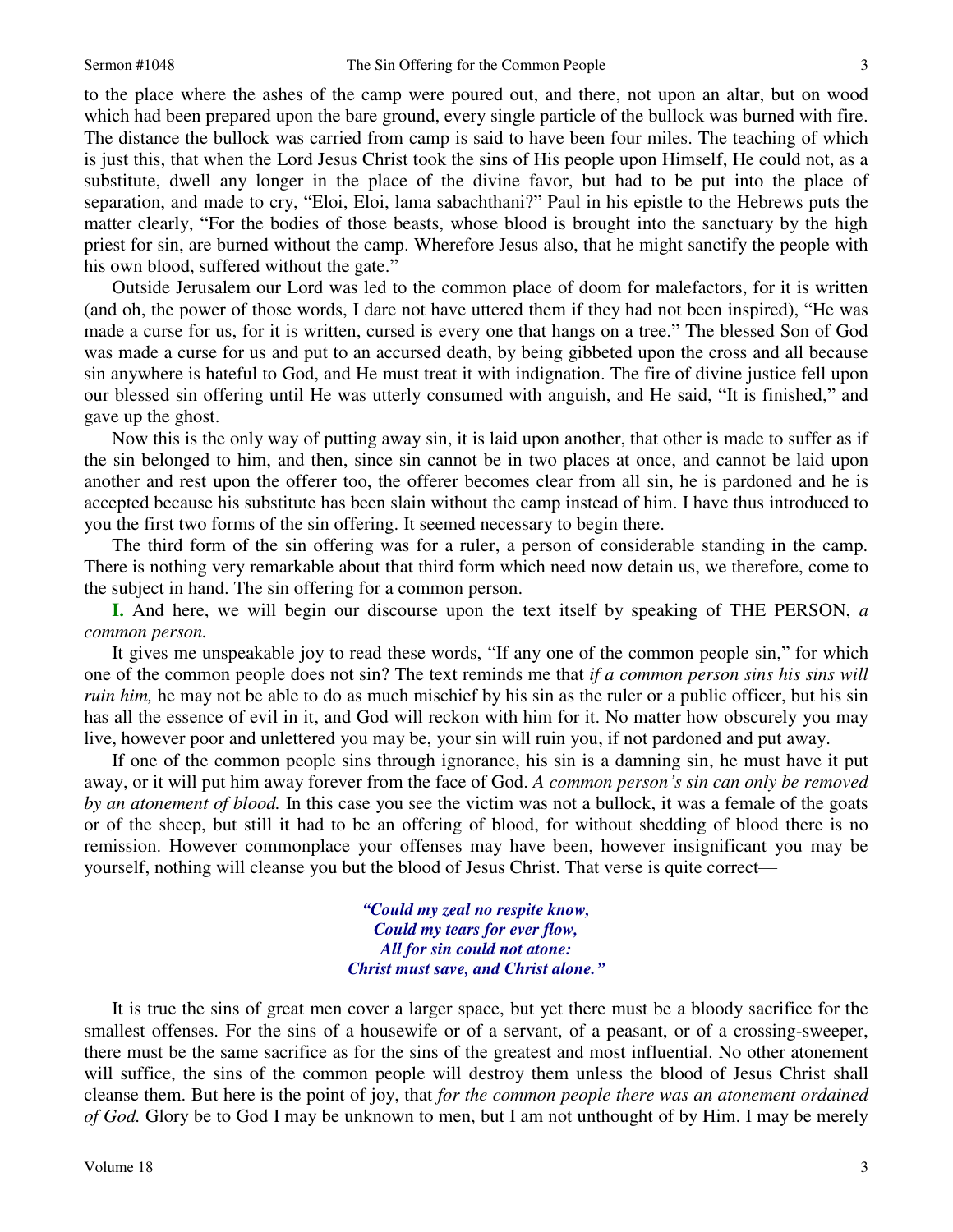one of the many, but still He has thought of me. As each blade of grass has its own drop of dew, so each guilty soul coming to Christ shall find atonement for itself in Christ. Blessed be the name of the Lord, it is not written that there is a sacrifice for the great ones of the earth alone, but for the common people there is a sin offering, so that each man coming to the Savior finds cleansing through His precious blood.

Observe with thankfulness that *the sacrifice appointed for the common people was as much accepted as that appointed for the ruler.* Of the ruler, it is said, "The priest shall make atonement for him as concerning his sin, and it shall be forgiven him." The same thing is said of the common person. Christ is as much accepted for the poorest of His people as for the richest of them. He as much saves the unknown as He does the apostolic names of high renown. They need the sacrifice of blood, but they need nothing more, and the blood which pleads before the throne of God speaks as well for the least as it does for the chief of the flock.

Come hither, then, you who belong to the common people, if any of you have sinned, come at once to Jesus, the great sin offering. Though you are common in rank, know you not that the common people heard Him gladly? Publicans and sinners pressed around Him to hear Him. Though you are but commoners in your wealth, possessing little of this world's goods, yet, come, buy wine and milk without money and without price. Common in your talents and in your gifts, yet He bids you come, for these things are hid from the wise and prudent. It is not for those who think themselves distinguished that He has especially laid down His life, but "the poor have the gospel preached to them," and in their salvation He will be glorified.

Mark, it says, "If any one of the common people sin through ignorance, or if his sin which he has sinned comes to his knowledge, then he shall bring his offering." Has it suddenly come to the knowledge of any person here that he has sinned as he thought he had not sinned? Has some fresh light broken in upon you and revealed to you your darkness? Did you come to this house depressed in spirit because you have discovered that you are guilty and must perish, unless the mercy of God prevent you? Then, come you common people who have discovered your sin, and bring your sacrifice. Nay, it is here already for you. Come and accept the sacrifice which God provides, and let your sin be forever put away.

I wish the words of the text could provoke the same feelings in every heart that they do in mine, for I could fain stand here and weep my soul away in joy that for the common people's sin there should be a sacrifice, for I can put my name down amongst them. I have sinned, I have come to the knowledge of my sin, and I thank God I need not ask myself any other question, be I who I may or what I am, though but one of the common people, there is a sin offering for me.

**II.** Now, pass on from the person to THE SACRIFICE.

"He shall bring his offering, a kid of the goats, a female without blemish, for his sin which he has sinned."

Observe first, my brethren, that there is a discrepancy between the type and the reality, for first *the sin offering under the law was only for sins of ignorance.* But we have a far better sacrifice for sin than that, for have we not read in your hearing this morning those precious words, "The blood of Jesus Christ, his Son, cleanses us from *all* sin," not from sins of ignorance only, but from *all* sin.

Oh, that blessed word "all." It includes sins of knowledge, sins against the light and love of God, sins wantonly perpetrated, sins against man and against God, sins of body and of soul, sins of thought and word and deed, sins of every rank and character, "sins immense as is the sea"—all, all are removed, no matter what they be, "The blood of Jesus Christ his Son cleanses us from *all* sin."

Yet do I bless God that the type deals with sins of ignorance because we may get a Gospel out of it. We have committed many sins which we know not of. They have never burdened our conscience because we have not yet discovered them, and besides, we do not know them to be sins, but Christ takes those sins too, and prays, "Father, forgive them, for they know not what they do." "Cleanse you me," said David, "from secret faults," and that is just what Jesus does.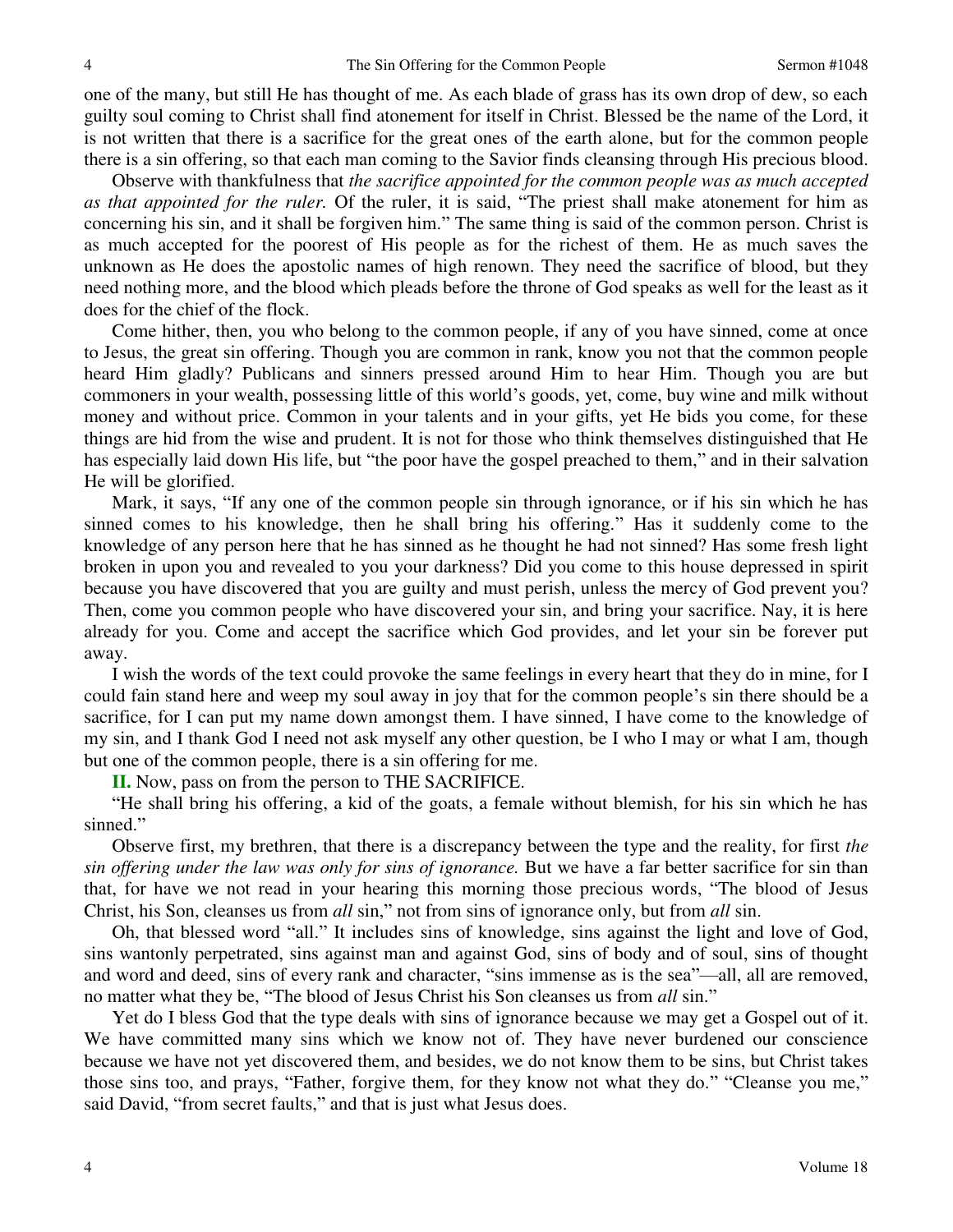It used to be a doctrine of the Church of Rome that no man could have a sin forgiven which he did not confess. Truly, if it were so, there would be no salvation for any of us, since it is not possible for the memory to charge itself with the recollection of every sin, nor for the conscience to become so perfect as to take cognizance of every form of transgression. But while we ought to confess to God all sins which we know, and while we should confess them as much as can be in detail, yet, if through ignorance they remain unacknowledged, except in the gross and the bulk, Jesus Christ, the sin offering, bears our sins of ignorance, sins which we knew not to be sins when we committed them, or which we still know not to be sins. He takes them away, it must be so, for He "cleanses us from *all* sin"—sins of ignorance, as well as sins against light and knowledge.

Now, what comfort there is here for all you of the common people, be your sins what they may, there is a sin offering which takes away all sin from you. However you may have defiled yourselves, though you be black as night and hideous as hell, yet is there power in the atoning blood of the incarnate God to make you white as newly-fallen snow. Washed once in the fountain opened for sin and for uncleanness, there shall remain upon you no trace of guilt.

Note another discrepancy, *the sinner of the common people in this case had to bring his sacrifice*— "he shall *bring* his offering." But our sin offering has been provided for us. You remember the question of Isaac to his father Abraham, as they went up Moriah, he said to him, "My father, behold the fire and the wood, but where is the lamb for the burnt offering?" and Abraham said, "My son, God will provide himself a lamb." Isaac's inquiry might have been the eternal question of every troubled heart, "O God, where is the lamb for the burnt offering?" Who will bear human sin? But JEHOVAH JIREH. God has provided Himself a lamb for a burnt offering and a sin offering too, and now we have not to bring a sacrifice for sin, but have simply to take what God provided from before the foundations of the world.

Now, let us notice that in the type *the victim chosen for a sin offering was unblemished,* whether it was a goat or a sheep, it must be unblemished. How could Christ make an atonement for sins if He had had sins of His own. Had He been guilty, it would have required that He should suffer for His own guilt. But being under no obligation whatever to the law of God, except such as He voluntarily undertook, when He had rendered obedience He had an obedience to give away, and He has graciously bestowed it upon us.

When He suffered, His suffering not being due to God on account of anything that He had personally done, He had much suffering to spare, and He has transferred it to us. The immaculate Christ has died, the just for the unjust, that He might bring us to God. This is full of comfort, for if you will study, O seeking soul, the perfect character of your blessed Lord as God, and as man, and see how fairer than the lilies is He in matchless purity, you will feel that if He suffered, there must be in such suffering a merit unspeakable, which being transferred to you, can save you from the wrath to come. In the dear Redeemer we have an unblemished sacrifice.

But I do not understand, and therefore, cannot explain why the victim was a female in this case, for most of the sacrifices were males of the first year, but this is peculiar in being a female. Is it because there is neither male nor female, bond nor free, but all are one in Christ Jesus? Or, am I wrong if I conjecture that this was intended to typify a view of Christ taken by one of the common people, and therefore it is purposely made incomplete? It is an incomplete view of Christ to have before you the female as the type, and the type is purposely made incomplete in order that this truth may lie before us that while a complete view of Christ is very comforting, instructive, and strengthening, yet even an imperfect view of Him will save us if accompanied by real faith.

If we should make a mistake upon some point, yet, if we are clear upon the main truth of His substitution, it is well with us. On purpose, then, it seems to me, that a victim was introduced which did not with exactness set forth Christ, that the Lord might say to His people and to us, "You have not reached the perfect conception of My dear Son, but even an imperfect apprehension of Him will save you if you believe in Him."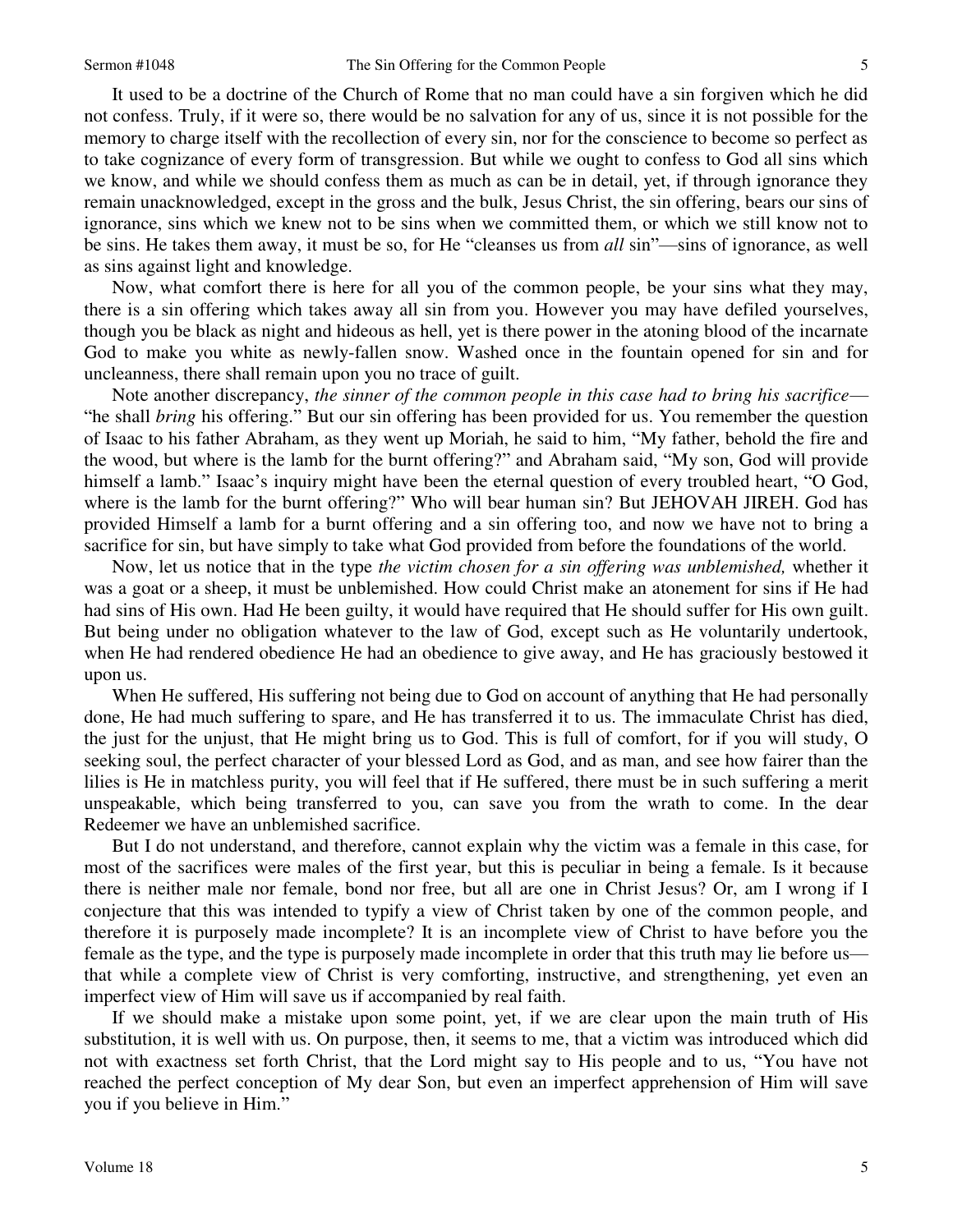Who among us knows much of Christ? Oh, brethren, we know enough to make our hearts love Him, we know enough of Him to make us feel that we owe all to Him, and we desire to live for His glory, but He is far greater than our greatest thoughts. We have only skirted the shores and navigated the little bays and creeks of Christ, we have not sailed out into the main ocean, nor fathomed the great deeps as yet. Yet what little we know of Him has saved us, and for His dear sake we are forgiven and accepted in the Beloved. Does not the Lord seem to say to us, "Poor souls, you have misconceived My Son, and made many mistakes about Him, but you do trust Him, and so I save you."

A certain woman thought that there was power in the hem of Jesus' garment to make her whole. She was mistaken in imagining that there was a healing efficacy in His dress, but since it was a mistake of faith, and reflected honor upon Christ, the Lord made it true to her, He made virtue go out of Himself even into the skirts of His garments for her sake. And so, though we may err here and err there in reference to our Lord, yet, if our soul does but cling to Him like a child to its mother, knowing little of its mother except that its mother loves it, and that it is dependent upon her, that clinging will be saving.

But the main point about the sacrifice was, it was *slain as a substitute*. There is nothing said about its being taken outside the camp—I do not think it was in this case, all that the offerer knew was, it was slain as a substitute. And dear hearers, all and everything that is essential to know in order to be saved is to know that you are a sinner and that Christ is your substitute. I beseech the Lord to teach every one of us this, for though we should go to the University and learn all knowledge, though we should ransack all the stores of learning, unless we know this—"He loved me and gave himself for me," we have not learned the very first principles of a true education for eternity. God gives us to know this this very day.

**III.** But now thirdly, we pass on from the sacrifice to THE AFTER CEREMONIES, upon which only a word.

In the case of one of the common people after the victim was slain, the blood was taken to the brazen altar, and the four horns of it were smeared, to show that the power of fellowship with God lies in the blood of substitution. There is no fellowship with God except through the blood, there is no acceptance with God for anyone of us except through Him who suffered in our stead.

But then secondly, the blood was thrown at the feet of this same brazen altar, as if to show that the atonement is the foundation as well as the power of fellowship. We get nearest to God when we feel most the power of the blood, ay, and we could not come to God at all except it were through that encrimsoned way.

After this, a part of the offering was put upon the altar, and it is said concerning it, what is not said in any other of the cases, "The priest shall burn it upon the altar for a sweet savor to the LORD." This common person had, in most respects, a dim view of Christ, compared with the others, but yet there were some points in which he had more light than others, for it does not say of the priest that what he offered was a sweet savor, but for the comfort of this common person, that he might go his way having sweet consolation in his soul, he is told that the sin offering he has brought is a sweet savor unto God.

And oh, what a joy it is to think not only has Christ put away my sin if I believe in Him, but now for me He is a sweet savor to God, and I am for His sake accepted, for His sake beloved, for His sake delighted in, for His sake precious unto God. When God had destroyed the earth by a flood, and Noah came out of the ark, you will remember that he offered a sacrifice unto God, and it is said, "The LORD smelled a sweet savor," or a savor of rest, and then He said I will no more destroy the earth with a flood, and He entered into a covenant with Noah. Oh, happy is that soul that can see Christ his sin offering, as being a savor of rest unto the Lord Most High, so that a covenant of grace is made with him, a covenant of sure mercies that shall never be removed.

But I must pass on again.

**IV.** The fourth point is one to which I ask all your heart's attention. I have purposely omitted AN ESSENTIAL ACT in the sacrifice, in order to enlarge upon it now.

Please observe that in all four cases there was one thing which was never left out, "He shall lay his hand upon the head of the sin offering." It was no use killing the bullock, it was no use slaying the

6

6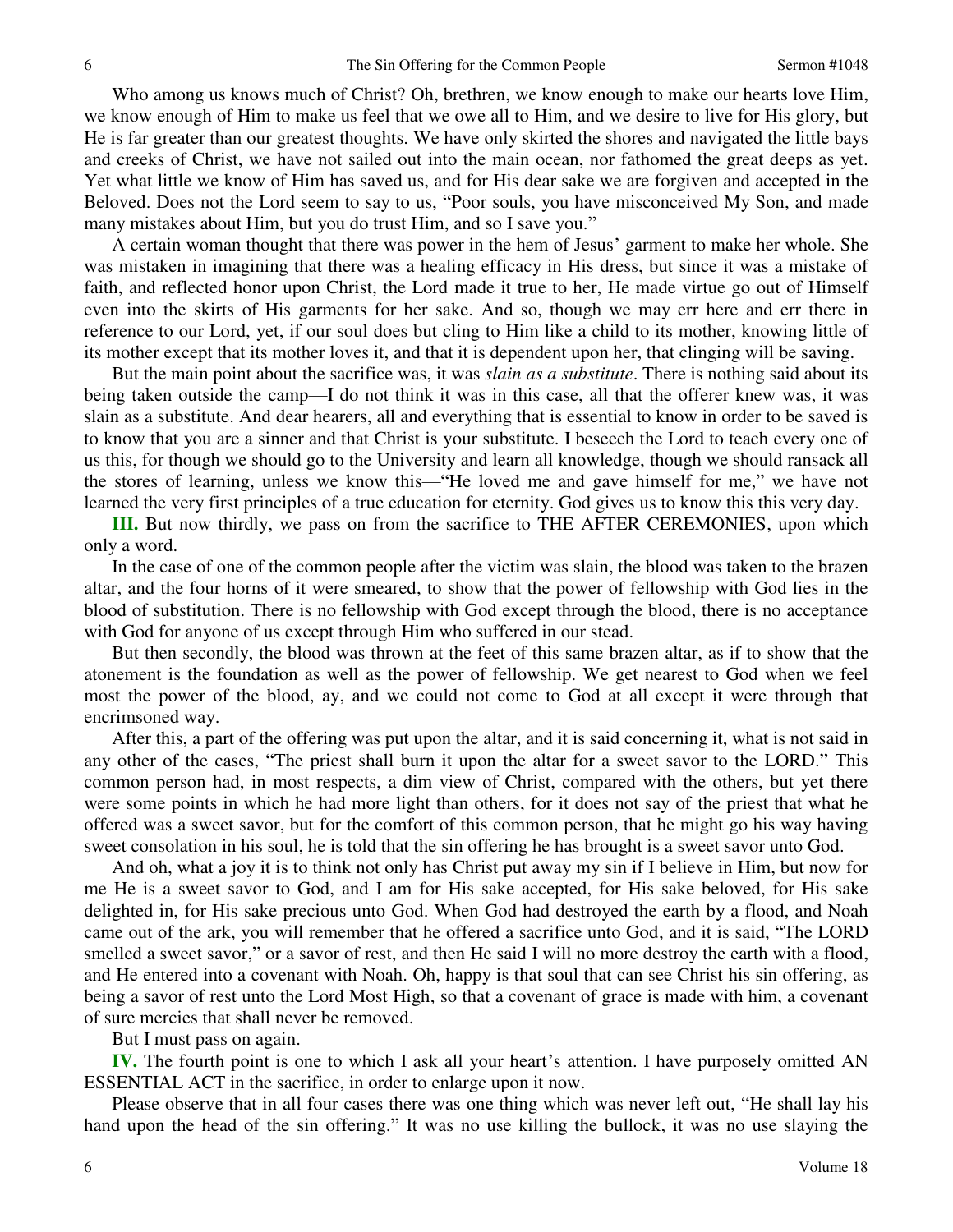heifer, no use pouring out the blood, or smearing the horns of the altar unless this was done. The guilty person must come, and must himself lay his hands upon the victim. Oh, that while I speak of this, some of you may lay your hands upon Christ Jesus, according to the verse of the poet—

> *"My faith doth lay her hand On that dear head of Thine, While like a penitent I stand, And there confess my sin."*

 Now, that act of laying on the hand signified *confession*. It meant just this, "Here I stand as a sinner, and confess that I deserve to die. This goat which is now to be slain represents in its sufferings what I deserve of God." O sinner, confess your sin now unto your great God, acknowledge that He would be just if He condemned you. Confession of sin is a part of the meaning of laying on of the hand.

 The next thing that was meant by it was *acceptance*. The person laying his hand said, "I accept this goat as standing for me. I agree that this victim shall stand instead of me." That is what faith does with Christ, it puts its hand upon the ever blessed Son of God, and says, "He stands for me, I take Him as my substitute."

 The next meaning of it was *transference*. The sinner standing there confessing, putting his hand on the victim and accepting it, did by that act say, "I transfer, according to God's ordinance, all my sin which I here confess, from myself to this victim." By that act the transference was made. You know there is a blessed passage which says that "The Lord has laid on Christ the iniquity of us all," from this expression an objection has been raised to that blessed hymn—

### *"I lay my sins on Jesus."*

 Yet, I think, the expression is quite correct. Cannot both utterances be true? God did lay sin in bulk upon Christ when He laid upon Him the iniquity of us all, but by an act of faith every individual in another sense lays his sins on Jesus, and it is absolutely needful that each man should so do, if he would participate in the substitution.

Now, do observe I pray you, that this was a *personal act*. Nobody could lay his hand upon the bullock, or upon the goat, for another, each one had to put his own hand there. A godly mother could not say, "My graceless boy will not lay his hand upon the victim, but I will put my hand there for him." It could not be. He who laid his hand there had the blessing, but no one else, and had the godliest saint with holy but mistaken zeal said, "Rebellious man, will you not put your hand there, I will act as sponsor for you," it had been of no avail, the offender must personally come.

And so, dear hearer, must you have a personal faith in Christ for yourself. The word is sometimes interpreted *to lean,* and some give it the meaning, of leaning hard. What a blessed view of faith that gives us. Sometimes, according to the Rabbis, those who brought the victim leaned with all their might, and pressed upon it as if they seemed to say by the act, "I put the whole burden, weight, and force of my sin upon this unblemished victim." O my soul, lean hard on Christ, throw all the weight of your sin upon Him, for He is able to bear it, and came on purpose to bear it, and He will be honored if you will lean heavily on Him.

And beloved, what a *simple act* it was. The man who would not be absolved from sin in this way deserved to perish—there was nothing but to lay his hand, nothing but to lean, how could he refuse. Faith in Christ is no mystery, no problem needing to be explained in long treatises—it is simply, trust Him, trust Him, trust Him, and you are saved. "There is life in a look at the crucified One." "Look unto Him, and be you saved all the ends of the earth." Nothing can be plainer—nothing can be simpler—why is it that so many puzzle themselves where God has given us simplicities. It must be that God made man upright, but he has found out many inventions with which to bewilder himself.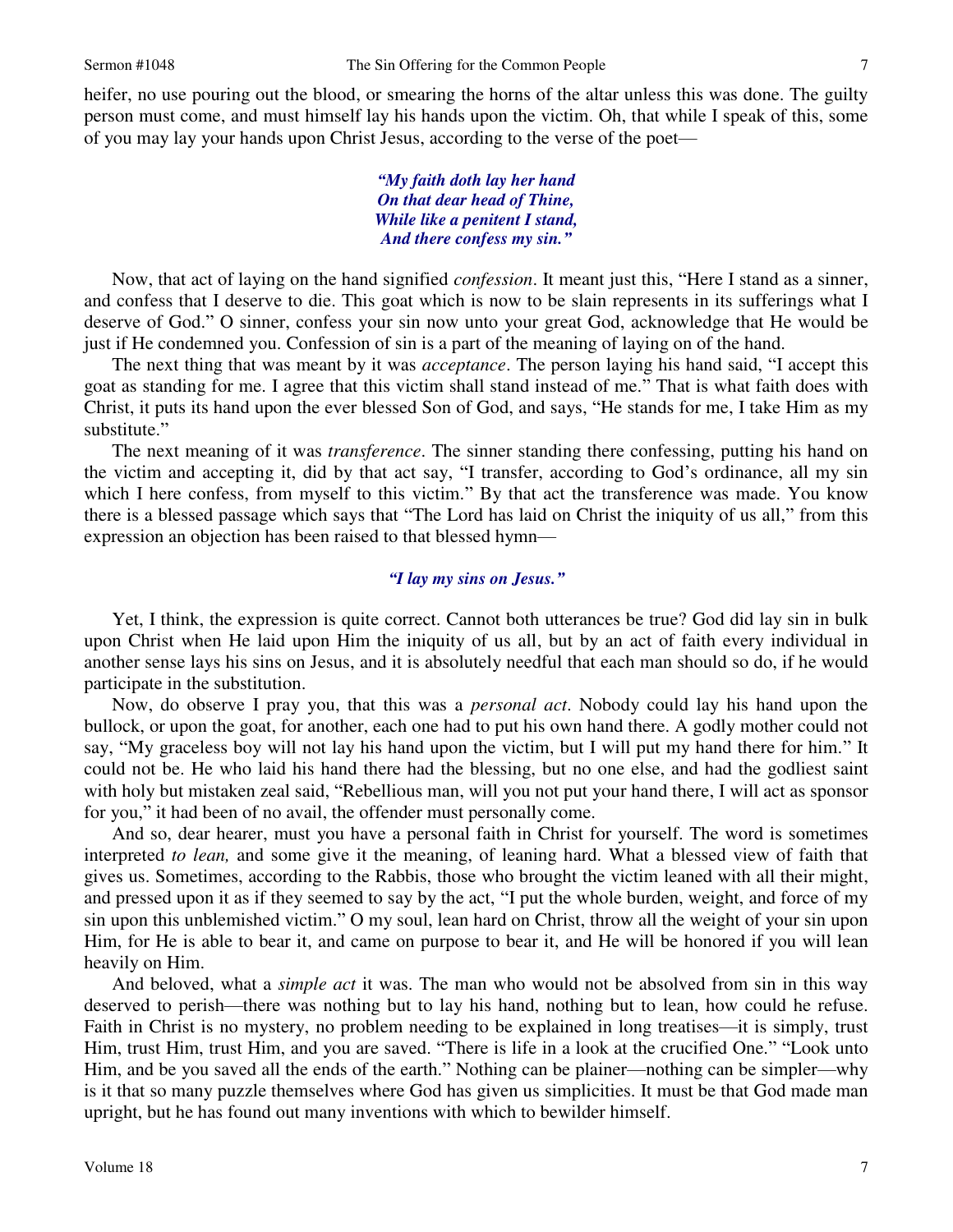The laying on of the hand was *the act of a sinner*. He came there because he had sinned, and because his sin had come to his knowledge. Had he been sinless there would have been no meaning in his bringing a sin offering. Innocence needs not a substitute or sacrifice for sin. The sin offering is evidently for the man who has sin, and what if I say there is no soul here to whom Christ is as suitable as the soul that is most full of sin. You that are a great, big, black sinner, a thorough-paced sinner, a damnable sinner, you are the very sinner to come to Christ and glorify His grace. He is a Physician who did not come into this world to cure finger aches, and pinpricks, but to heal great diseases, loathsome leprosies, and burning fevers. Come, you sinner of the common people, come you and rest alone on Jesus! I wish I knew how to speak of this theme so as to move your souls.

Within a few months or years at the longest, we shall all be before the bar of God, and what if some of us should be there with our sins upon us? I am afraid some of you will be there unforgiven. O you to whom I have so often spoken, will you be there unpardoned! I shall not be able to make excuses for you there, and say you did not know the way of salvation, for I have preached it with great plainness of speech. I have often cast aside language which commended itself to my taste, to use instead thereof more homely words, lest one of you should miss my meaning.

God knows I have often forsaken tracks of thought which opened before me, and which might have interested many of my hearers, because I have felt while so many of you are unsaved, I must keep on plowing with simplicities, and sowing elementary truths. I am evermore telling over and over again the story of the substitutionary work of the Lord Jesus. What, do you hate your souls so much that you will damn them to spite Christ? Is there such a hatred between you and yourself that you will reject God's own sacrifice for sin? You cannot say it is difficult for you to avail yourself of the death of Jesus. It is but to lay your hand of faith on that dear head. What enmity must there be in your hearts that you will not be reconciled to God even when He makes the reconciliation by the death of His own dear Son. To what a pitch has man's rebellion against his Maker gone, when, sooner than be at peace with Him, he will reject eternal love, and will forever ruin his own soul.

Oh, may God grant that some this morning may say, "I will stretch out my hand, I will trust in Jesus." You see that the hand to be stretched out is an empty one, and the heart which leans may be a fainting one. Weakness and sinfulness find strength and pardon by taking Jesus to be their All-in-all.

**V.** The last word I have to speak to you makes the fifth head, namely, THE ASSURED BLESSING.

Turn to your Bibles, at the thirty-first verse, let every soul here that is conscious of sin read those last lines, *"and it shall be forgiven him."* There is the sacrifice. The man must put his hand upon it. The sacrifice is slain, and "his sin shall be forgiven him." Was not that plain speaking? There were no ifs, no buts, no peradventures, but "it shall be forgiven him."

Now, in those days it was only one sin, the sin confessed, that was forgiven, but now "all manner of sin and blasphemy shall be forgiven unto men." In those days the forgiveness did not give the conscience abiding peace, for the offerer had to come with another sacrifice by and by, but now the blood of Christ blots out all the sins of believers at once and forever, so that there is no need to bring a new sacrifice, or to come a second time with the blood of atonement in our hands. The sacrifice of the Jew had no intrinsic value. How could the blood of bulls and goats take away sin? It could only be useful as a type of the true sacrifice, the sin offering of Christ. But in our Lord Jesus there is real efficacy, there is true atonement, there is real cleansing, and whosoever believes in Him shall find actual pardon and complete forgiveness at this very moment. What a joy it is to know that—

> *"The moment a sinner believes, And trusts in his crucified God, His pardon at once he receives, Salvation in full through His blood."*

I delight to believe that of Christ Jesus Kent's verse is true—